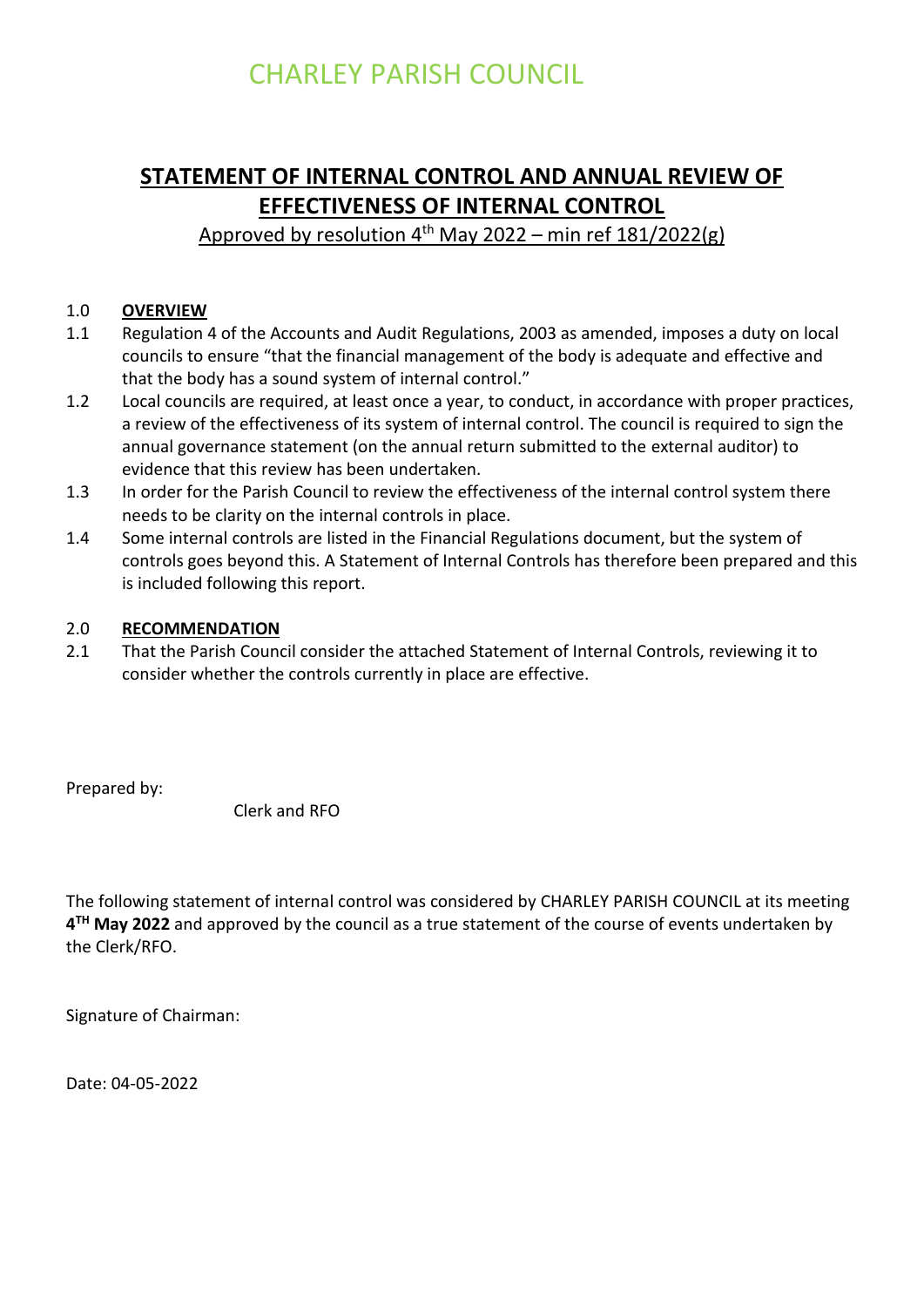### STATEMENT OF INTERNAL CONTROL

### Cash Book/Bank reconciliations

- The cash book is kept electronically, maintained up to date from original documents (cash received, invoices, payments (s/o) made and cheques as they are prepared).
- The cash book is reconciled to the bank statement at least monthly.
- Reconciled accounts are presented at each Parish Council meeting for reference and are signed and approved by a Councillor.
- The cash books, payments and receipts, and bank reconciliation is reviewed and approved by a member of the Parish Council, with reference to the underlying records (bank statements and minutes plus copies of accounts papers etc) at least biannually.
- The bank reconciliation is reported to the full Parish Council.
- The latest financial position and movements on the Parish Council's cash balances are reported at each council meeting and can be traced back to the expenditure approved in the previous meeting via the accounts filed with the minutes.

# Financial Regulations & Standing Orders

• The Parish Council has adopted financial regulations and standing orders, based on the model versions prepared by NALC/SLCC. The regulations and orders are reviewed for continued relevance at least annually and amended where necessary by the Responsible Financial Officer with any proposed amendments subject to approval by the Parish Council.

# Order/Tender controls

- The Financial Regulations list the number of estimates, quotes or full tenders that must be invited depending on the value and nature of the work.
- Official orders/letters are sent to suppliers for services which are not regular in nature Legal Powers.
- A proper legal power is identified in advance of any expenditure.

#### Payment controls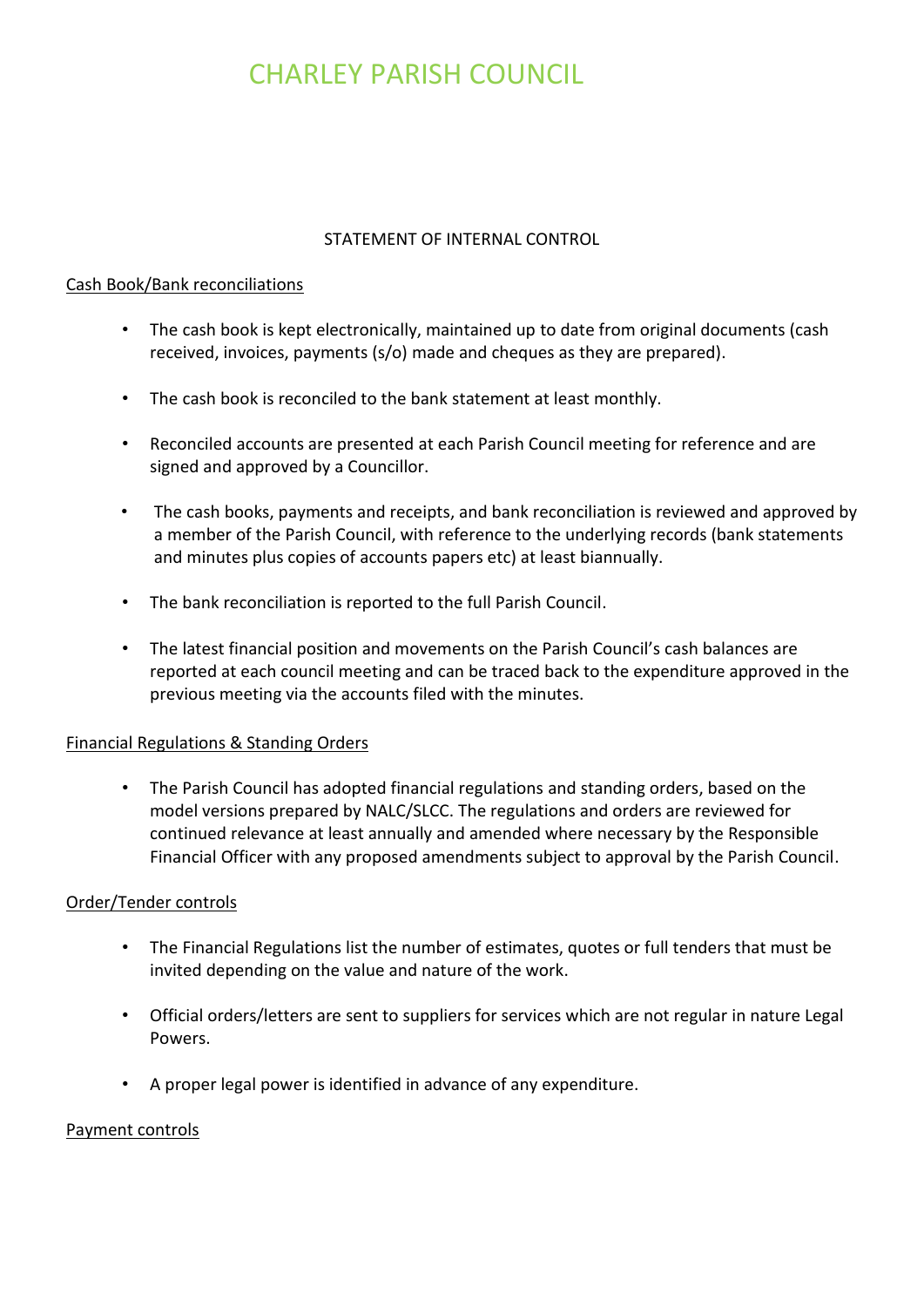- Depending on the nature of the supply, the RFO checks the purchase invoice to indicate that the supply has been received, that the supply has not previously been paid and that the invoice calculations are correct.
- Purchase orders/emails/letters ordering the work are matched to purchase invoices where applicable.
- Payments will be listed in date order in the cash books and in accounts files.
- All invoices for payment are listed on the report tabled at a meeting where the expenditure is to be authorised for payment.
- Payments made are attached to the minutes of the meeting.
- Original invoices are available to the Councillors signing the cheques.
- Cheques will be signed by two councillors, who are authorised to sign on the Council's bank mandate. Electronic payments will be authorised by two signatories prior to payments being made.
- The RFO is authorised to transfer funds from one account to another.
- The RFO maintains control of the cheque book at all times, cheques will only be issued and signed for payments approved in Council meetings except for special circumstances whereby the Chairman and Vice Chairman give authority.
- Every payment is identified by a sequential unique number. This number is used to identify the transaction in the payment's cashbook, the invoice and cross referenced to the bank statement.
- When invoices are paid by cheque, they are with identified by the cheque number and referenced in the cashbook by the cheque number, as well by the unique identifier. This is cross checked with the bank statements. When invoices are paid by electronic payment this is identified by invoice number and account number which can be cross referenced with the bank statement and cash book.

# Payments made under section 137 of the 1972 LGA ("The Free Resource")

- A separate s137 account is maintained
- The RFO calculates the maximum amount of s137 expenditure able to be made each year and ensures that it is not exceeded – confirmed to the Parish Council when expenditure is considered either by reference to a specific budget for that payment or to the amount of unspent s137 money available.
- Where requests for expenditure from s137 are made this is made clear at the meeting where the payment is to be approved.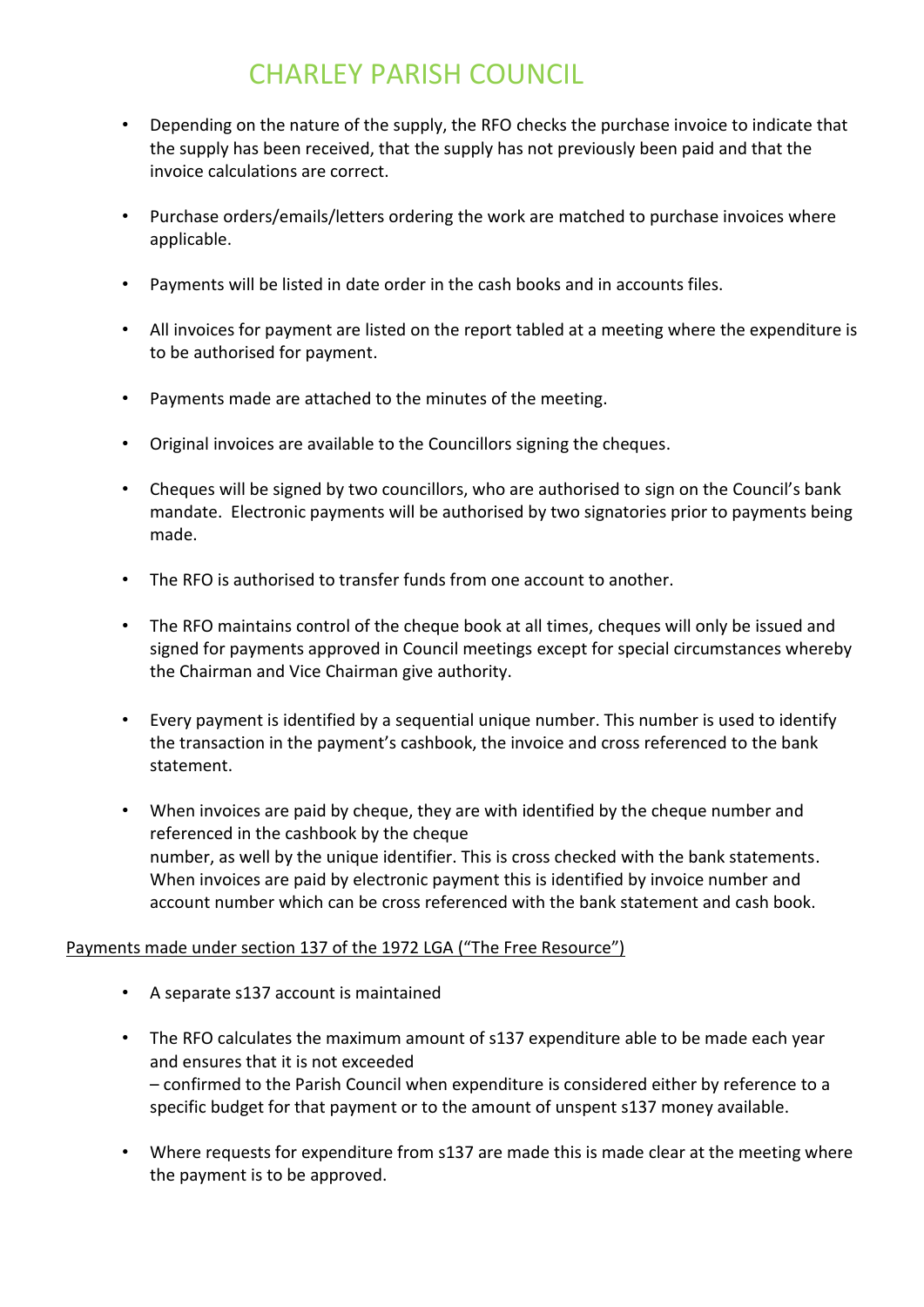• The proper minute authorising expenditure from s137 is prepared on each occasion.

#### VAT repayment claims

- RFO ensures that all invoices are addressed to the Parish Council.
- RFO ensures that proper VAT invoices are received where VAT is payable.
- RFO maintains a VAT account to show that the correct amount of VAT is reclaimed in the year.

#### Income controls

- RFO ensures that amount of the precept received is correct in accordance with the precept request sent to the District Council.
- RFO ensures that the precept instalments are received when due.
- RFO ensures that other receipts (deposit interest, allotment and land rents) are received when due and correctly calculated.
- Receipts are issued for cash received and a copy kept.
- Income is banked promptly.

#### Financial reporting

• A Budget control, comparing actual receipts and payments to the budget is prepared on a monthly basis, presented to the Parish Council at the meeting.

#### Budgetary controls

- The budget is prepared in consultation with the Parish Council, as evidenced by reports and minutes in advance of the start of the year.
- The precept is set on the basis of the budget by the deadline set by North West Leicestershire District Council.

#### Payroll controls

- Staff contracts are prepared by the Clerk and agreed by the full Council and are reviewed and amended where necessary by the Clerk and approved by the Council.
- All employees are paid under PAYE as an employee and the necessary system for HMRC RTI is in place.